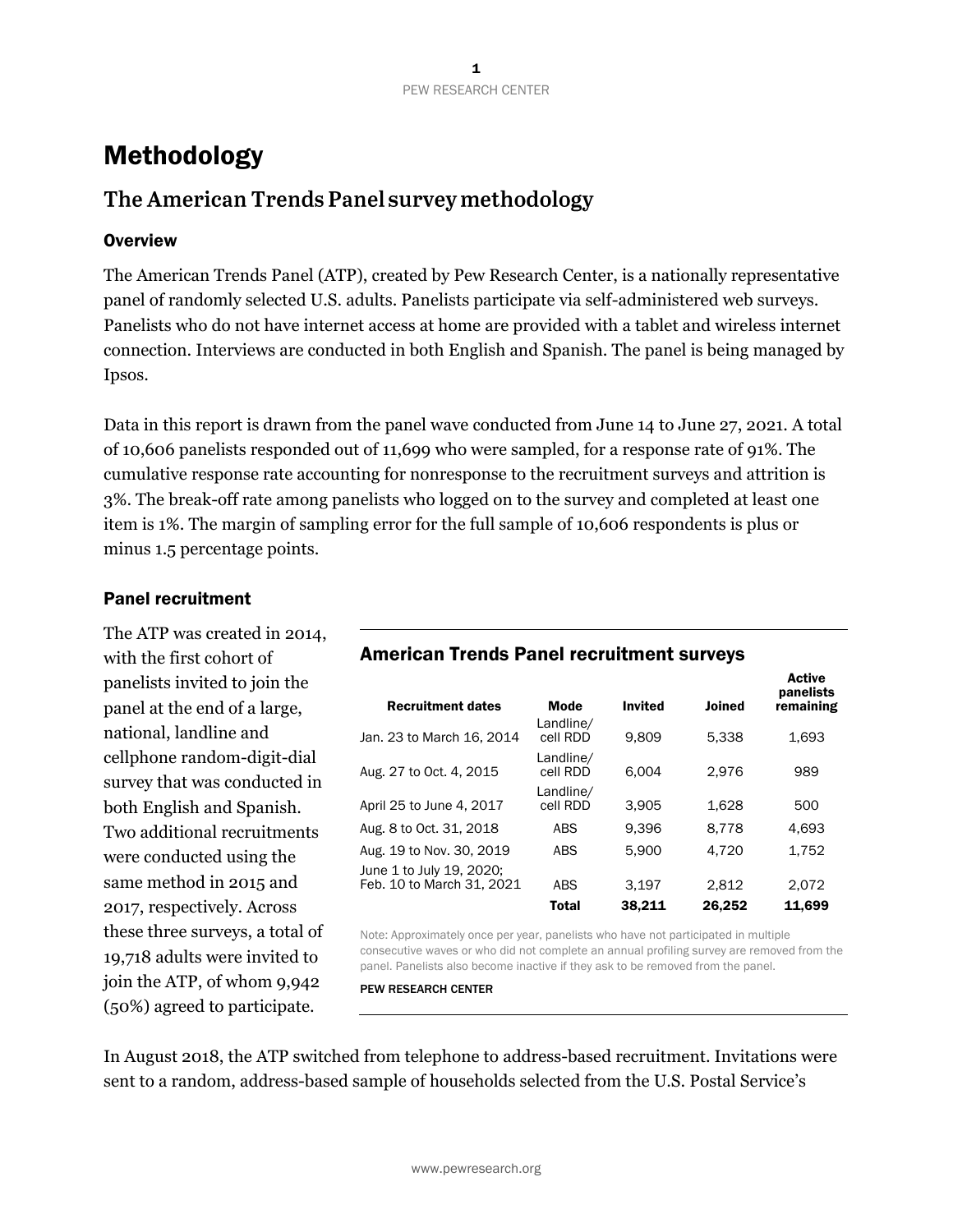Delivery Sequence File. Two additional recruitments were conducted using the same method in 2019 and 2020, respectively. Across these three address-based recruitments, a total of 18,493 adults were invited to join the ATP, of whom 16,310 (88%) agreed to join the panel and completed an initial profile survey. In each household, the adult with the next birthday was asked to go online to complete a survey, at the end of which they were invited to join the panel. Of the 26,252 individuals who have ever joined the ATP, 11,699 remained active panelists and continued to receive survey invitations at the time this survey was conducted.

The U.S. Postal Service's Delivery Sequence File has been estimated to cover as much as 98% of the population, although some studies suggest that the coverage could be in the low 90% range.<sup>1</sup> The American Trends Panel never uses breakout routers or chains that direct respondents to additional surveys.

#### Sample design

The overall target population for this survey was non-institutionalized persons ages 18 and older, living in the U.S., including Alaska and Hawaii.

#### Questionnaire development and testing

The questionnaire was developed by Pew Research Center in consultation with Ipsos. The web program was rigorously tested on both PC and mobile devices by the Ipsos project management team and Pew Research Center researchers. The Ipsos project management team also populated test data, which was analyzed in SPSS to ensure the logic and randomizations were working as intended before launching the survey.

#### Incentives

All respondents were offered a post-paid incentive for their participation. Respondents could choose to receive the post-paid incentive in the form of a check or a gift code to Amazon.com or could choose to decline the incentive. Incentive amounts ranged from \$5 to \$20 depending on whether the respondent belongs to a part of the population that is harder or easier to reach. Differential incentive amounts were designed to increase panel survey participation among groups that traditionally have low survey response propensities.

#### Data collection protocol

<sup>1</sup> AAPOR Task Force on Address-based Sampling. 2016. "[AAPOR Report: Address-based Sampling](https://www.aapor.org/Education-Resources/Reports/Address-based-Sampling.aspx)."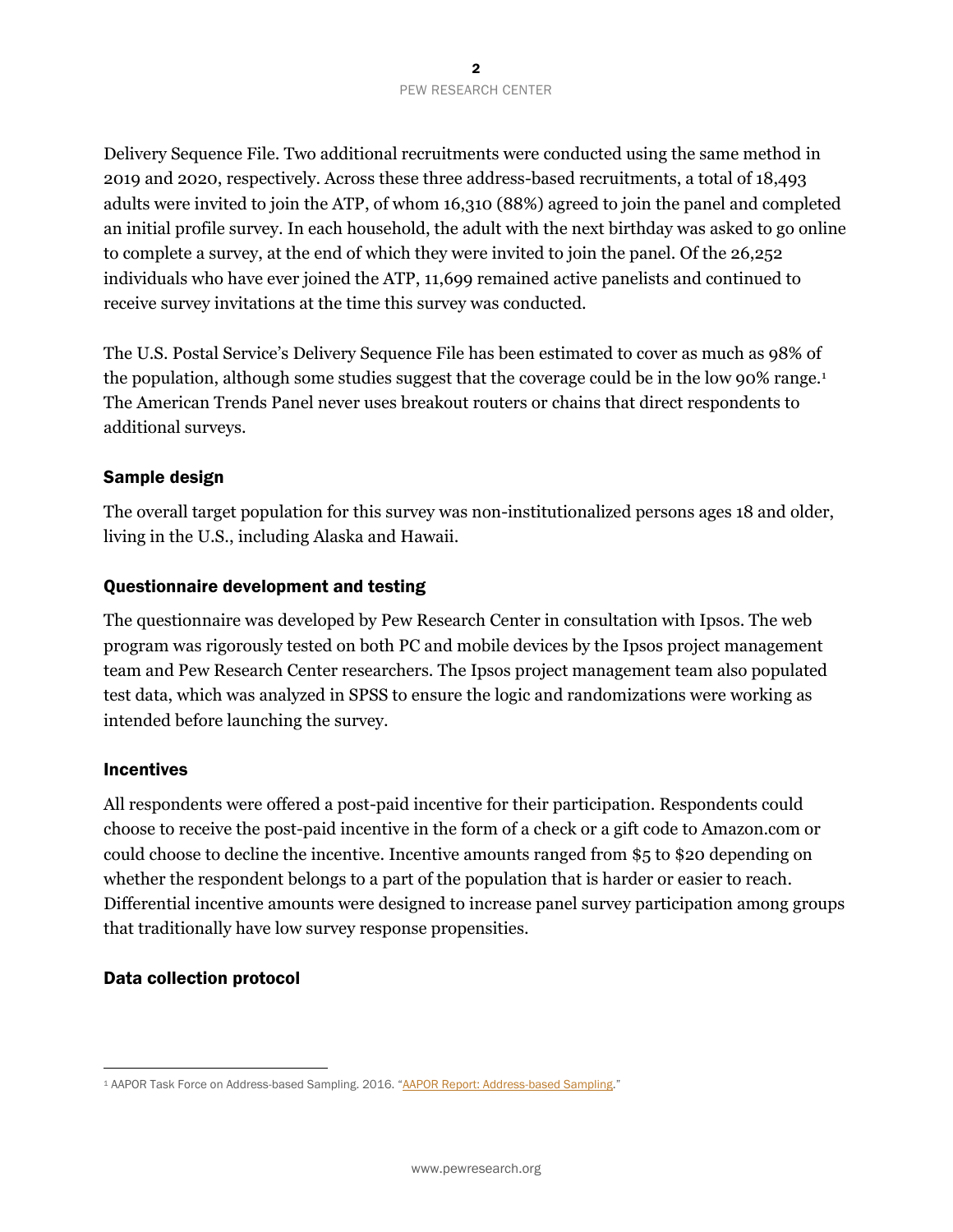The data collection field period for this survey was June 14 to June 27, 2021. Postcard notifications were mailed to all ATP panelists with a known residential address on June 14, 2021.

Invitations were sent out in two separate launches: Soft Launch and Full Launch. Sixty panelists were included in the soft launch, which began with an initial invitation sent on June 14, 2021. The ATP panelists chosen for the initial soft launch were known responders who had completed previous ATP surveys within one day of receiving their invitation. All remaining English- and Spanish-speaking panelists were included in the full launch and were sent an invitation on June 15, 2021.

All panelists with an email address received an email invitation and up to four email reminders if they did not respond to the survey. All ATP panelists that consented to SMS messages received an SMS invitation and up to four SMS reminders.

| Invitation and reminder dates |                    |                    |  |  |
|-------------------------------|--------------------|--------------------|--|--|
|                               | <b>Soft Launch</b> | <b>Full Launch</b> |  |  |
| Initial invitation            | June 14, 2021      | June 15, 2021      |  |  |
| First reminder                | June 17, 2021      | June 18, 2021      |  |  |
| Second reminder               | June 21, 2021      | June 21, 2021      |  |  |
| Third reminder                | June 23, 2021      | June 23, 2021      |  |  |
| Final reminder                | June 25, 2021      | June 25, 2021      |  |  |

## Data quality checks

To ensure high-quality data, the Center's researchers performed data quality checks to identify any respondents showing clear patterns of satisficing. This includes checking for very high rates of leaving questions blank, as well as always selecting the first or last answer presented. As a result of this checking, one ATP respondent was removed from the survey dataset prior to weighting and analysis.

## Weighting

The ATP data was weighted in a multistep process that accounts for multiple stages of sampling and nonresponse that occur at different points in the survey process. First, each panelist begins with a base weight that reflects their probability of selection for their initial recruitment survey (and the probability of being invited to participate in the panel in cases where only a subsample of respondents were invited). The base weights for panelists recruited in different years are scaled to be proportionate to the effective sample size for all active panelists in their cohort. To correct for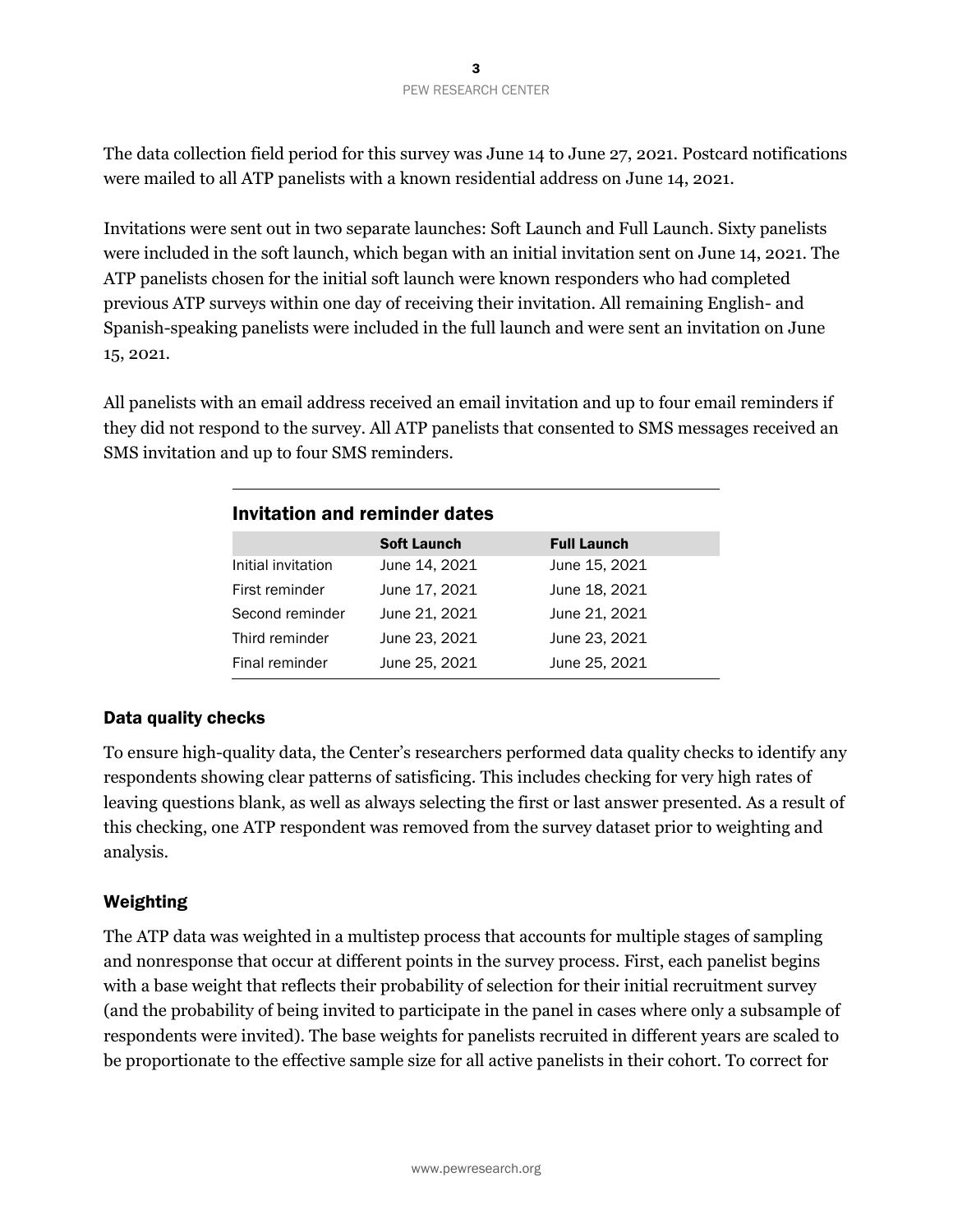## PEW RESEARCH CENTER

nonresponse to the initial recruitment surveys and gradual panel attrition, the base weights for all active panelists are calibrated to align with the population benchmarks identified in the accompanying table to create a full-panel weight.

For ATP waves in which only a subsample of panelists are invited to participate, a wavespecific base weight is created by adjusting the full-panel weights for subsampled panelists to account for any differential probabilities of selection for the particular

#### Weighting dimensions

| Variable                                                                                                                                                                                  | <b>Benchmark source</b>                                  |
|-------------------------------------------------------------------------------------------------------------------------------------------------------------------------------------------|----------------------------------------------------------|
| Age x Gender<br>Education x Gender<br>Education x Age<br>Race/Ethnicity x Education<br>Born inside vs. outside the U.S. among<br>Hispanics and Asian Americans<br>Years lived in the U.S. | 2019 American Community Survey<br>(ACS)                  |
| Census region x Metro/Non-metro                                                                                                                                                           | 2020 CPS March Supplement                                |
| Volunteerism                                                                                                                                                                              | 2019 CPS Volunteering & Civic Life<br>Supplement         |
| Voter registration                                                                                                                                                                        | 2018 CPS Voting and Registration<br>Supplement           |
| Party affiliation<br>Frequency of internet use<br>Religious affiliation                                                                                                                   | 2020 National Public Opinion<br>Reference Survey (NPORS) |
|                                                                                                                                                                                           |                                                          |

Note: Estimates from the ACS are based on non-institutionalized adults. Voter registration is calculated using procedures from Hur, Achen (2013) and rescaled to include the total U.S. adult population.

PEW RESEARCH CENTER

panel wave. For waves in which all active panelists are invited to participate, the wave-specific base weight is identical to the full-panel weight.

In the final weighting step, the wave-specific base weights for panelists who completed the survey are again calibrated to match the population benchmarks specified above. These weights are trimmed (typically at about the 1st and 99th percentiles) to reduce the loss in precision stemming from variance in the weights. Sampling errors and test of statistical significance take into account the effect of weighting.

The following table shows the unweighted sample sizes and the error attributable to sampling that would be expected at the 95% level of confidence for different groups in the survey.

| Group        | <b>Unweighted</b><br>sample size | Plus or minus         |
|--------------|----------------------------------|-----------------------|
| Total sample | 10.606                           | 1.5 percentage points |
| Rep/lean Rep | 5.015                            | 2.1 percentage points |
| Dem/lean Dem | 5.323                            | 2.1 percentage points |

## 4